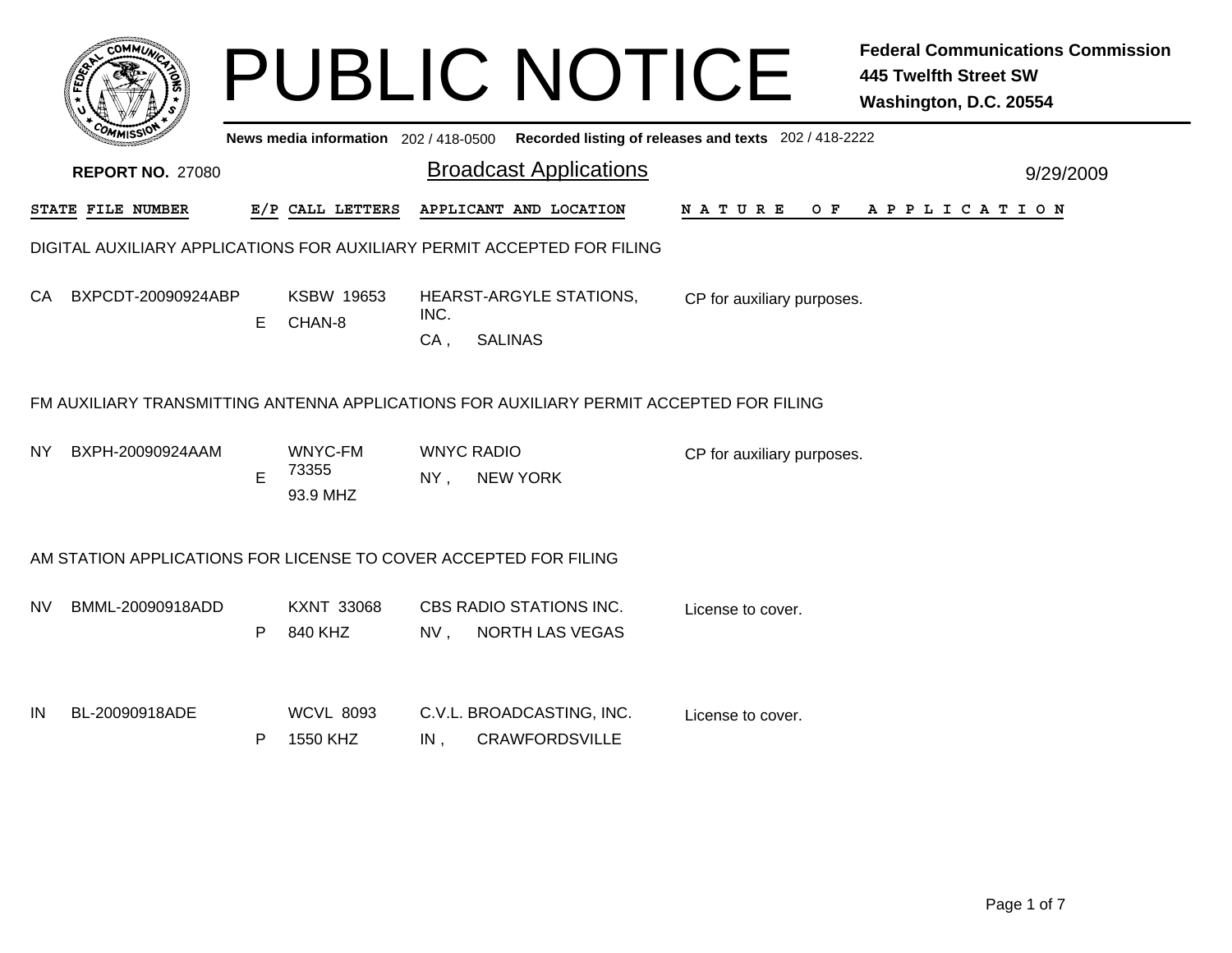|                                                                  | <b>COMMUT</b>                                                                            |    |                                       |                           | <b>PUBLIC NOTICE</b>                                                                      |                                                       | <b>Federal Communications Commission</b><br><b>445 Twelfth Street SW</b><br>Washington, D.C. 20554 |  |
|------------------------------------------------------------------|------------------------------------------------------------------------------------------|----|---------------------------------------|---------------------------|-------------------------------------------------------------------------------------------|-------------------------------------------------------|----------------------------------------------------------------------------------------------------|--|
|                                                                  |                                                                                          |    | News media information 202 / 418-0500 |                           |                                                                                           | Recorded listing of releases and texts 202 / 418-2222 |                                                                                                    |  |
|                                                                  | <b>REPORT NO. 27080</b>                                                                  |    |                                       |                           | <b>Broadcast Applications</b>                                                             |                                                       | 9/29/2009                                                                                          |  |
|                                                                  | STATE FILE NUMBER                                                                        |    | E/P CALL LETTERS                      |                           | APPLICANT AND LOCATION                                                                    | N A T U R E<br>O F                                    | A P P L I C A T I O N                                                                              |  |
|                                                                  | DIGITAL TRANSLATOR OR DIGITAL LPTV APPLICATIONS FOR LICENSE TO COVER ACCEPTED FOR FILING |    |                                       |                           |                                                                                           |                                                       |                                                                                                    |  |
| GA.                                                              | BLDTL-20090915ADO                                                                        | E  | WANN-LD<br>168812<br>CHAN-29          | NETWORK, INC.<br>GA,      | PRISM BROADCASTING<br><b>ATLANTA</b>                                                      | callsign WANN-LD.                                     | License to cover construction permit no: BMPDTL-20090727AGG,                                       |  |
| МT                                                               | BLDTV-20090923AED                                                                        | E. | K13PO 67608<br>CHAN-13                | <b>DISTRICT</b><br>MT ,   | TREASURE COUNTY T.V.<br><b>HYSHAM</b>                                                     | callsign K13PO.                                       | License to cover construction permit no: BDFCDTV-20090212ADG,                                      |  |
| <b>NY</b>                                                        | BLDTL-20090924ABW                                                                        | E  | WNYF-CD<br>168478<br>CHAN-35          | <b>CORPORATION</b><br>NY, | UNITED COMMUNICATIONS<br>WATERTOWN                                                        | callsign WNYF-CD.                                     | License to cover construction permit no: BDCCDTL-20061030AOQ,                                      |  |
| DIGITAL TV APPLICATIONS FOR LICENSE TO COVER ACCEPTED FOR FILING |                                                                                          |    |                                       |                           |                                                                                           |                                                       |                                                                                                    |  |
| ΤN                                                               | BLCDT-20090701AAZ                                                                        | E. | CHAN-33                               | $TN$ ,                    | WPGD-TV 60820 TCCSA, INC., D/B/A TRINITY<br><b>BROADCASTING NETWORK</b><br>HENDERSONVILLE | callsign WPGD-TV.                                     | License to cover construction permit no: BPCDT-20090202BPB,                                        |  |
| LA                                                               | BLCDT-20090924AAC                                                                        | Е  | KALB-TV 51598<br>CHAN-35              | LICENSE, LLC<br>LA,       | HOAK MEDIA OF ALEXANDRIA<br>ALEXANDRIA                                                    | callsign KALB-TV.                                     | License to cover construction permit no: BMPCDT-20090407ABA,                                       |  |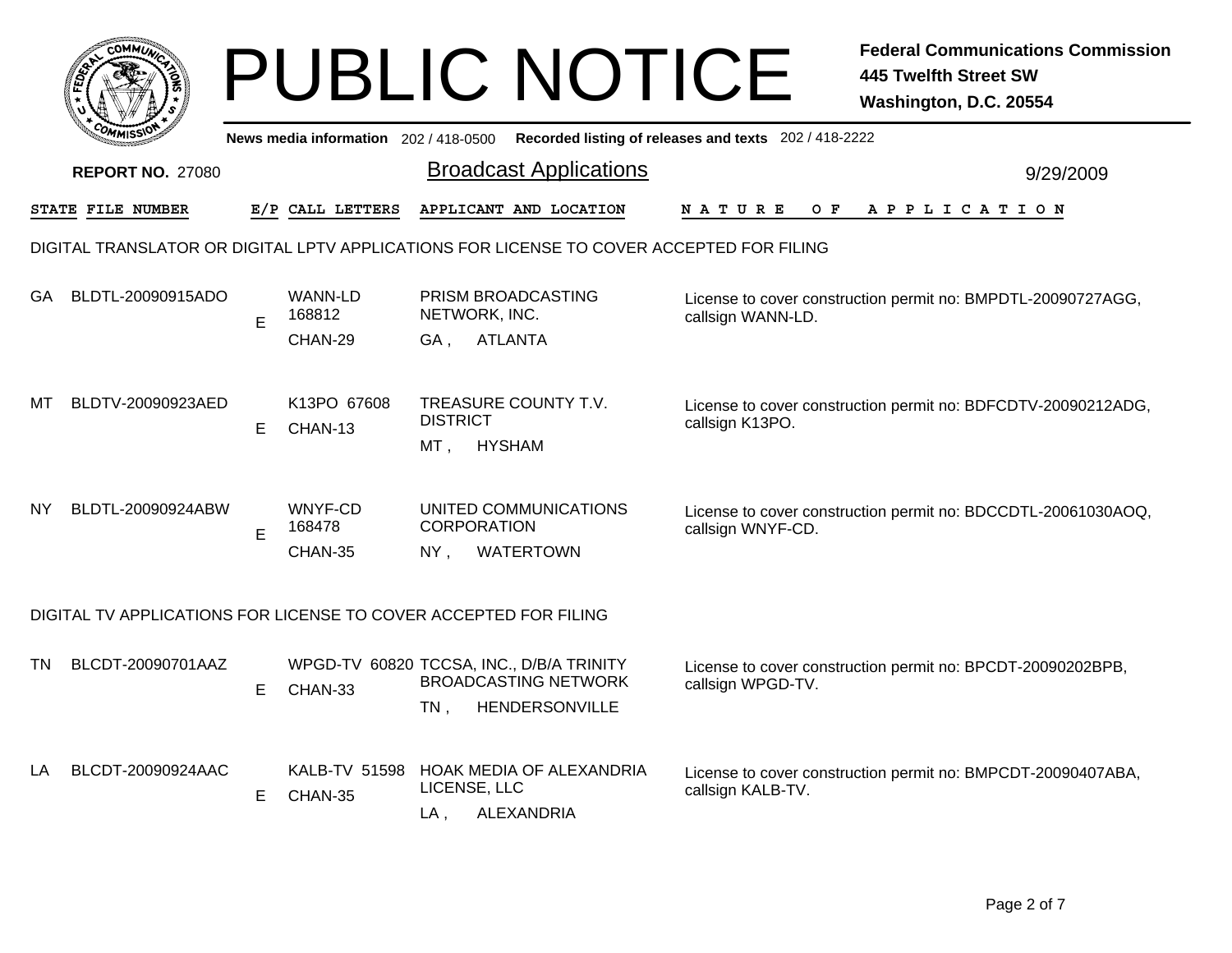|           |                                                                  |    |                               |             | <b>PUBLIC NOTICE</b>                                                                    |                    | <b>Federal Communications Commission</b><br><b>445 Twelfth Street SW</b><br>Washington, D.C. 20554 |
|-----------|------------------------------------------------------------------|----|-------------------------------|-------------|-----------------------------------------------------------------------------------------|--------------------|----------------------------------------------------------------------------------------------------|
|           |                                                                  |    |                               |             | News media information 202/418-0500 Recorded listing of releases and texts 202/418-2222 |                    |                                                                                                    |
|           | <b>REPORT NO. 27080</b>                                          |    |                               |             | <b>Broadcast Applications</b>                                                           |                    | 9/29/2009                                                                                          |
|           | STATE FILE NUMBER                                                |    | E/P CALL LETTERS              |             | APPLICANT AND LOCATION                                                                  | N A T U R E<br>O F | A P P L I C A T I O N                                                                              |
|           | FM STATION APPLICATIONS FOR LICENSE TO COVER ACCEPTED FOR FILING |    |                               |             |                                                                                         |                    |                                                                                                    |
| ΙA        | BLH-20090924AAS                                                  | E. | <b>KGRR 26898</b><br>97.3 MHZ | IA,         | RADIO DUBUQUE, INC.<br><b>EPWORTH</b>                                                   | License to cover.  |                                                                                                    |
| ND.       | BLED-20090924ABD                                                 | E  | <b>KGCD 91457</b><br>89.1 MHZ | ND,         | <b>EDUCATIONAL MEDIA</b><br><b>FOUNDATION</b><br><b>LINCOLN</b>                         | License to cover.  |                                                                                                    |
|           |                                                                  |    |                               |             | FM TRANSLATOR APPLICATIONS FOR LICENSE TO COVER ACCEPTED FOR FILING                     |                    |                                                                                                    |
| MA.       | BLFT-20090923AEE                                                 | E. | 95.1 MHZ                      | MA,         | W236BX 146879 RADIO ASSIST MINISTRY, INC.<br><b>GLOUCESTER</b>                          | License to cover.  |                                                                                                    |
| AL        | BLFT-20090923AEF                                                 | E  | 105.3 MHZ                     | AL,         | W287BO 150999 RADIO ASSIST MINISTRY, INC.<br><b>ENTERPRISE</b>                          | License to cover.  |                                                                                                    |
| <b>SC</b> | BLFT-20090924ADK                                                 | E. | 95.3 MHZ                      | INC.<br>SC, | W290BP 147999 EDGEWATER BROADCASTING,<br><b>MARION</b>                                  | License to cover.  |                                                                                                    |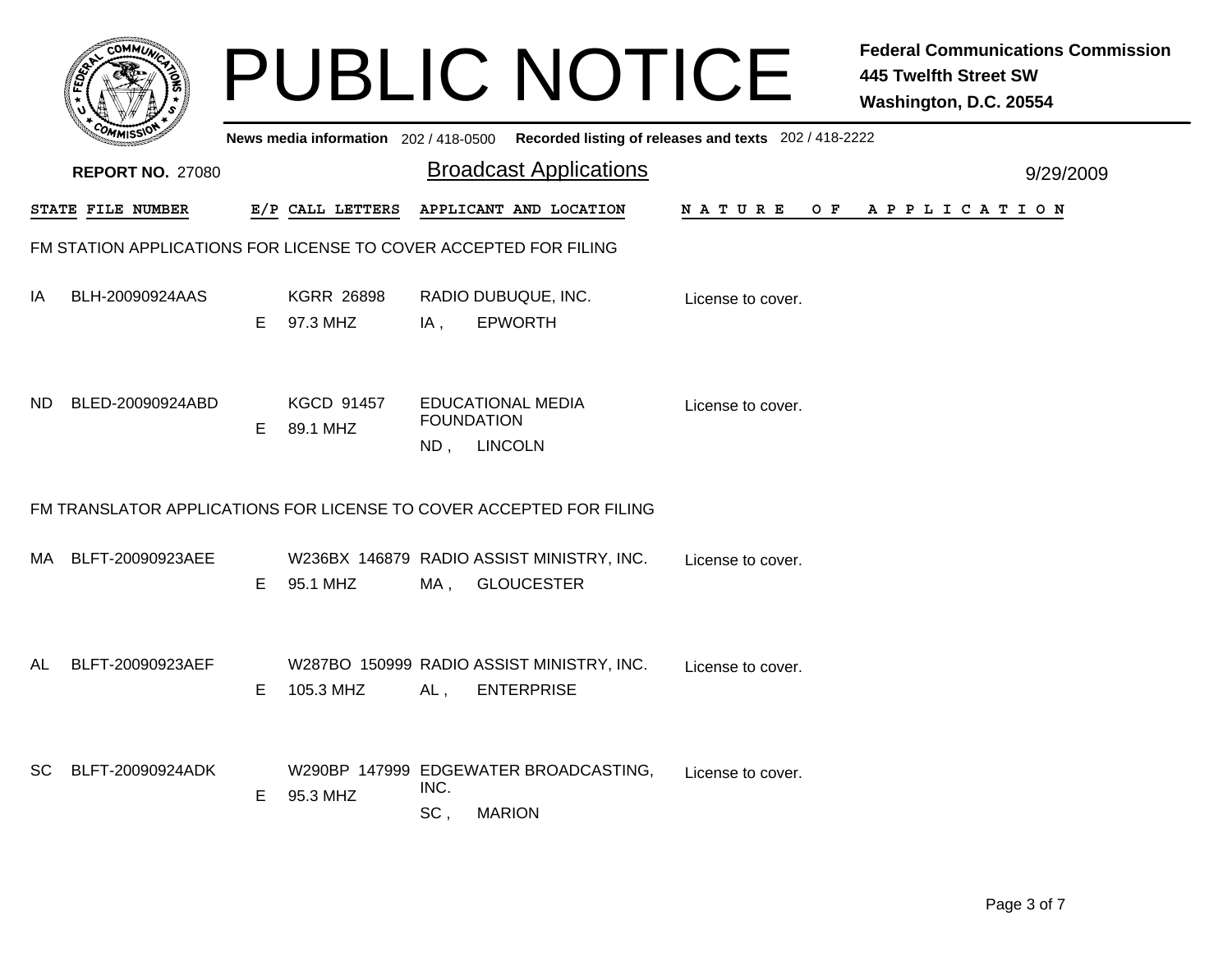|    | COMMUN                                                                                   |    |                                               |                                        | <b>PUBLIC NOTICE</b>                                        |                                                       | <b>Federal Communications Commission</b><br><b>445 Twelfth Street SW</b><br>Washington, D.C. 20554 |
|----|------------------------------------------------------------------------------------------|----|-----------------------------------------------|----------------------------------------|-------------------------------------------------------------|-------------------------------------------------------|----------------------------------------------------------------------------------------------------|
|    |                                                                                          |    | News media information 202/418-0500           |                                        |                                                             | Recorded listing of releases and texts 202 / 418-2222 |                                                                                                    |
|    | <b>REPORT NO. 27080</b>                                                                  |    |                                               |                                        | <b>Broadcast Applications</b>                               |                                                       | 9/29/2009                                                                                          |
|    | STATE FILE NUMBER                                                                        |    | E/P CALL LETTERS                              |                                        | APPLICANT AND LOCATION                                      | N A T U R E<br>O F                                    | A P P L I C A T I O N                                                                              |
|    | FM TRANSLATOR APPLICATIONS FOR LICENSE TO COVER ACCEPTED FOR FILING                      |    |                                               |                                        |                                                             |                                                       |                                                                                                    |
| AL | BLFT-20090924ADL                                                                         | E. | 95.7 MHZ                                      | AL,                                    | W242BW 150072 RADIO ASSIST MINISTRY, INC.<br><b>EUFAULA</b> | License to cover.                                     |                                                                                                    |
|    | DIGITAL AUXILIARY APPLICATIONS FOR LICENSE TO COVER AUXILIARY PERMIT ACCEPTED FOR FILING |    |                                               |                                        |                                                             |                                                       |                                                                                                    |
|    | OK BXLEDT-20090924ACZ                                                                    | Е  | KETA-TV 50205 OKLAHOMA EDUCATIONAL<br>CHAN-13 | OK.                                    | <b>TELEVISION AUTHORITY</b><br><b>OKLAHOMA CITY</b>         | License to cover auxiliary permit.                    |                                                                                                    |
|    | FM STATION APPLICATIONS FOR MINOR AMENDMENT TO A CONSTRUCTION PERMIT RECEIVED            |    |                                               |                                        |                                                             |                                                       |                                                                                                    |
|    | WA BPED-20070813AAF                                                                      | E. | <b>KACS 10685</b><br>90.5 MHZ                 | <b>CHEHALIS VALLEY</b><br>WA, CHEHALIS | <b>EDUCATIONAL FOUNDATION</b>                               | Engineering Amendment filed 09/24/2009                |                                                                                                    |
|    | AM STATION APPLICATIONS FOR MINOR CHANGE TO A LICENSED FACILITY ACCEPTED FOR FILING      |    |                                               |                                        |                                                             |                                                       |                                                                                                    |
| IL | BP-20090924AAV                                                                           | E. | <b>WNVR 52910</b><br>1030 KHZ                 | LTD.<br>IL,                            | POLNET COMMUNICATIONS,<br><b>VERNON HILLS</b>               | Minor change in licensed facilities.                  |                                                                                                    |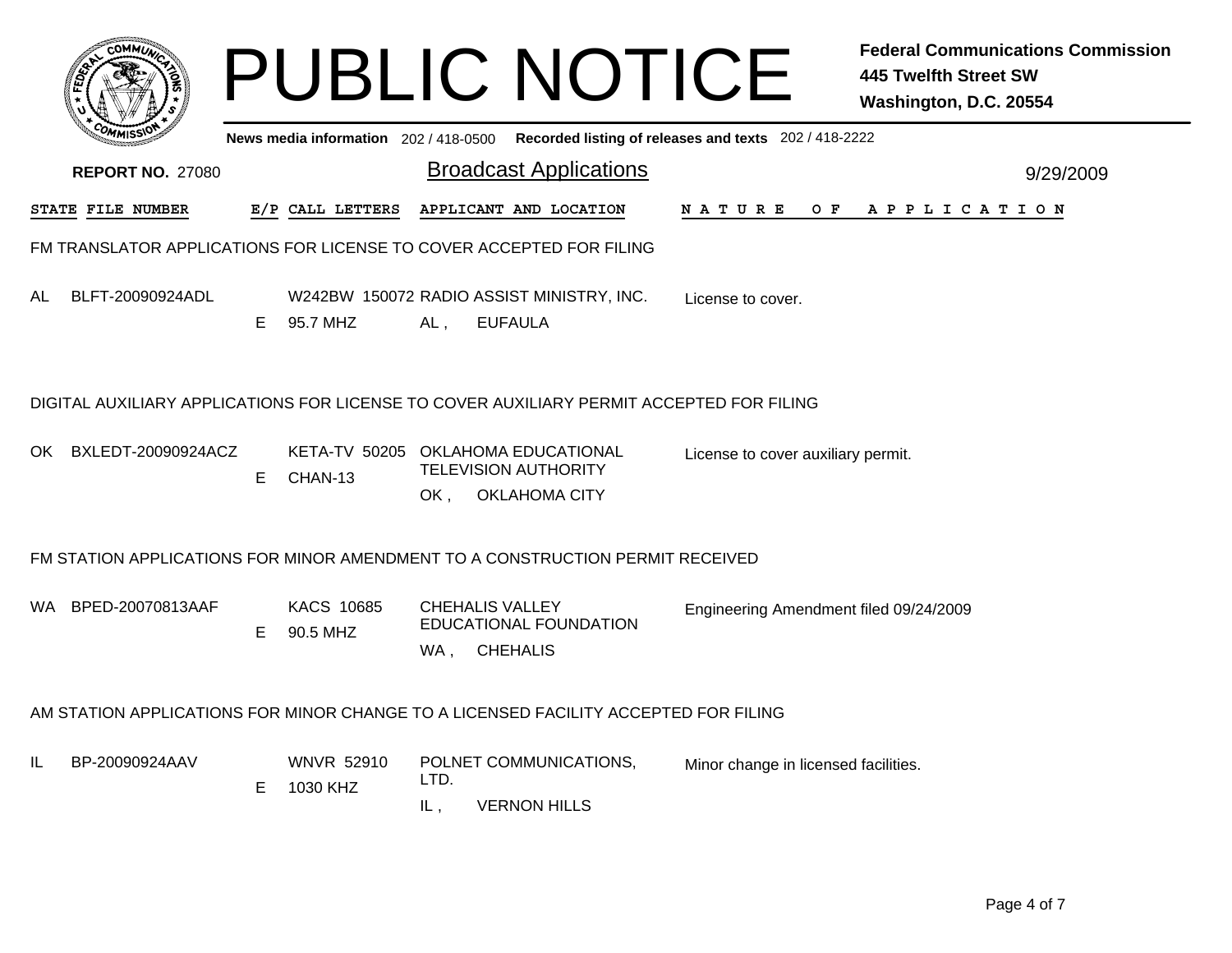|      |                         |    |                                       |                          | <b>PUBLIC NOTICE</b>                                                                                        |                                                       | <b>Federal Communications Commission</b><br><b>445 Twelfth Street SW</b><br>Washington, D.C. 20554 |
|------|-------------------------|----|---------------------------------------|--------------------------|-------------------------------------------------------------------------------------------------------------|-------------------------------------------------------|----------------------------------------------------------------------------------------------------|
|      |                         |    | News media information 202 / 418-0500 |                          |                                                                                                             | Recorded listing of releases and texts 202 / 418-2222 |                                                                                                    |
|      | <b>REPORT NO. 27080</b> |    |                                       |                          | <b>Broadcast Applications</b>                                                                               |                                                       | 9/29/2009                                                                                          |
|      | STATE FILE NUMBER       |    | E/P CALL LETTERS                      |                          | APPLICANT AND LOCATION                                                                                      | O F<br>N A T U R E                                    | A P P L I C A T I O N                                                                              |
|      |                         |    |                                       |                          | AM STATION APPLICATIONS FOR MINOR CHANGE TO A LICENSED FACILITY ACCEPTED FOR FILING                         |                                                       |                                                                                                    |
| TX . | BP-20090924ABG          | E. | KIKR 52406<br>1450 KHZ                | TX ,                     | <b>CUMULUS LICENSING LLC</b><br><b>BEAUMONT</b>                                                             | Minor change in licensed facilities.                  |                                                                                                    |
|      |                         |    |                                       |                          | DIGITAL TRANSLATOR OR DIGITAL LPTV APPLICATIONS FOR MINOR CHANGE TO A LICENSED FACILITY ACCEPTED FOR FILING |                                                       |                                                                                                    |
|      | OR BPDTT-20090924ABB    | E. | CHAN-46                               | INC.<br>OR,              | K46KG-D 30810 RURAL OREGON WIRELESS TV,<br><b>MADRAS &amp; CULVER</b>                                       |                                                       | Minor change in licensed facilities, callsign K46KG-D.                                             |
|      |                         |    |                                       |                          | DIGITAL TV APPLICATIONS FOR MINOR CHANGE TO A LICENSED FACILITY ACCEPTED FOR FILING                         |                                                       |                                                                                                    |
| NY.  | BPCDT-20090924AAQ       | E. | CHAN-33                               | $NY$ ,                   | WCBS-TV 9610 CBS BROADCASTING INC.<br><b>NEW YORK</b>                                                       |                                                       | Minor change in licensed facilities, callsign WCBS-TV.                                             |
|      |                         |    |                                       |                          | FM STATION APPLICATIONS FOR MINOR CHANGE TO A LICENSED FACILITY ACCEPTED FOR FILING                         |                                                       |                                                                                                    |
|      | NM BPED-20090923ADT     | Е  | KENM 174720<br>88.9 MHZ               | <b>UNIVERSITY</b><br>NM, | <b>EASTERN NEW MEXICO</b><br><b>TUCUMCARI</b>                                                               | Minor change in licensed facilities.                  |                                                                                                    |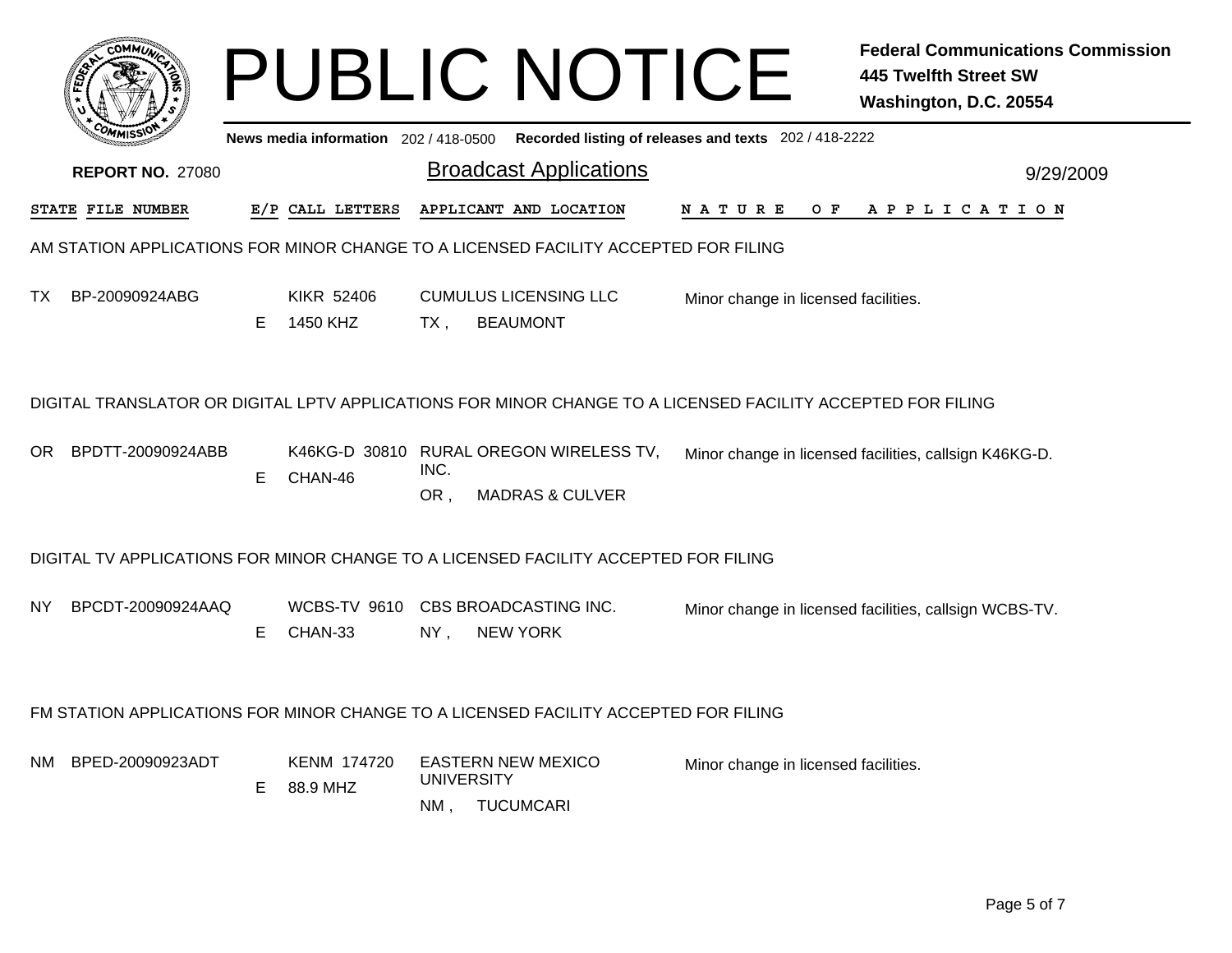|     | <b>COMMUT</b>           |   | News media information 202 / 418-0500 |                  | <b>PUBLIC NOTICE</b>                                                                   | Recorded listing of releases and texts 202 / 418-2222                          | <b>Federal Communications Commission</b><br><b>445 Twelfth Street SW</b><br>Washington, D.C. 20554 |
|-----|-------------------------|---|---------------------------------------|------------------|----------------------------------------------------------------------------------------|--------------------------------------------------------------------------------|----------------------------------------------------------------------------------------------------|
|     | <b>REPORT NO. 27080</b> |   |                                       |                  | <b>Broadcast Applications</b>                                                          |                                                                                | 9/29/2009                                                                                          |
|     | STATE FILE NUMBER       |   | E/P CALL LETTERS                      |                  | APPLICANT AND LOCATION                                                                 | N A T U R E<br>O F                                                             | A P P L I C A T I O N                                                                              |
|     |                         |   |                                       |                  | FM STATION APPLICATIONS FOR MINOR CHANGE TO A LICENSED FACILITY RECEIVED               |                                                                                |                                                                                                    |
| AK. | BPED-20090803ADX        | E | <b>KXKM 65236</b><br>89.7 MHZ         | AK,              | TERMINAL RADIO, INC<br><b>MCCARTHY</b>                                                 | Minor change in licensed facilities.<br>Engineering Amendment filed 09/24/2009 |                                                                                                    |
|     |                         |   |                                       |                  | FM TRANSLATOR APPLICATIONS FOR MINOR CHANGE TO A LICENSED FACILITY ACCEPTED FOR FILING |                                                                                |                                                                                                    |
| MA. | BPFT-20090924AAX        | E | 95.1 MHZ                              | MA,              | W236BX 146879 RADIO ASSIST MINISTRY, INC.<br><b>GLOUCESTER</b>                         |                                                                                | Minor change in licensed facilities, callsign W236BX.                                              |
| MN. | BPFT-20090924ABK        | E | K204FA 49354<br>88.1 MHZ              | BOARD)<br>$MN$ , | REFUGE MEDIA GROUP (NEW<br><b>NICOLLET</b>                                             |                                                                                | Minor change in licensed facilities, callsign K204FA.                                              |
| КY  | BPFT-20090924ADT        | Е | W254BI 153039<br>98.1 MHZ             | INC.<br>KY,      | EDGEWATER BROADCASTING,<br><b>MURRAY</b>                                               |                                                                                | Minor change in licensed facilities, callsign W254BI.                                              |